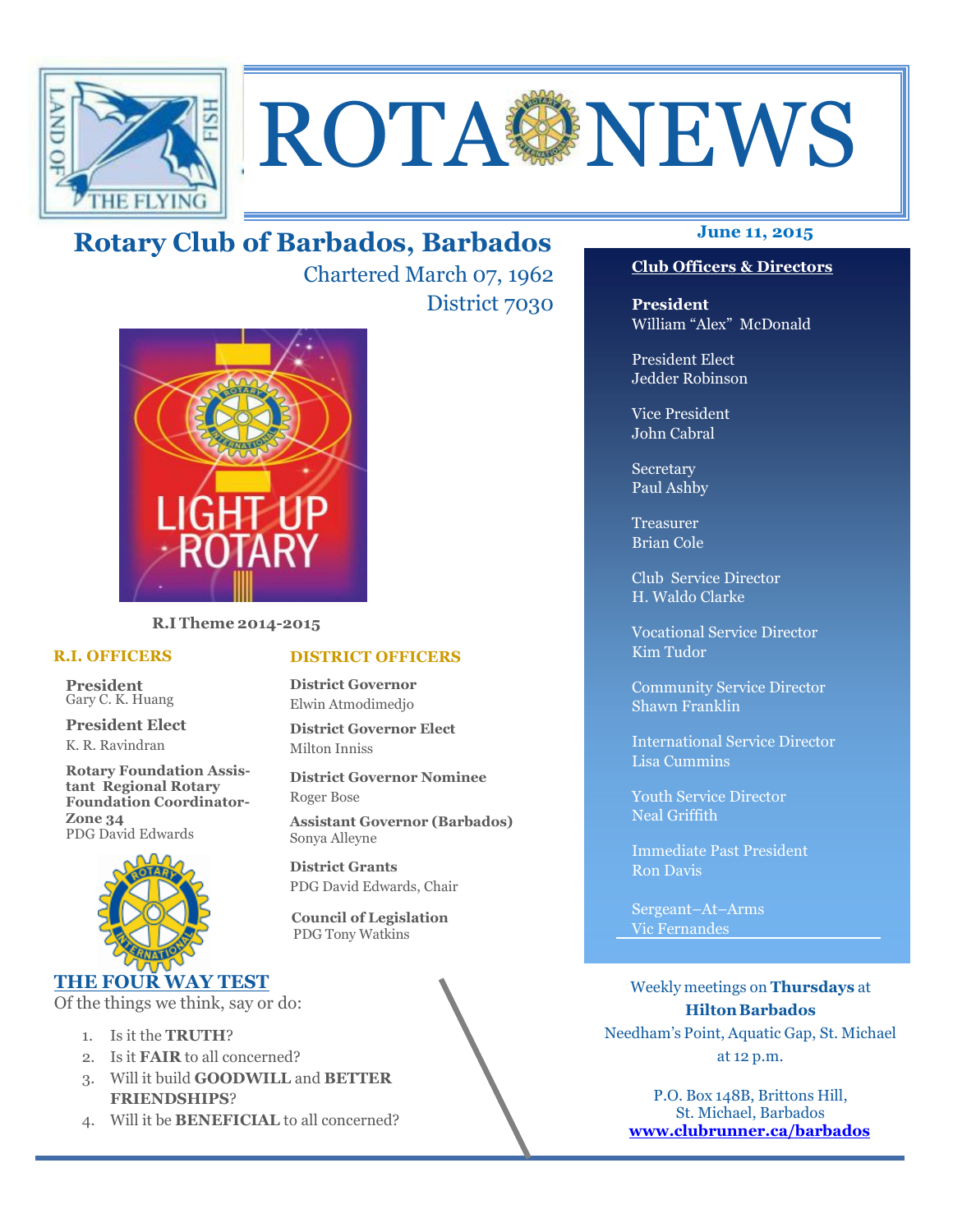### **THE ROTARY CLUB OF BARBADOS WELCOMES ALL VISITING ROTARIANS AND GUESTS**

### **Today is a Business Meeting. Our Greeters are Past President Algernon "Algie" Leacock and Deputy Autism Chair, Dr. Albert Best.**

**Past President Algernon "Algie" Leacock** 

joined the club on September 02, 1984. His Classification is: General Insurance (Property& Casualty). He was introduced to the Club by his father Past President Leo (1988-89).



He served as President for the year 2001- 02. In his year we saw the re-birth of a revamped Pride of Workmanship Award program.

In that year the Club became involved in the repairs at the Roman Catholic School and training of Montessori Teachers. Algie never served as a Director, but Chaired many Committees, including Fund-Raising, Environment, Interact and Vocational. Currently he serves on the following Committees – Attendance, Guest Speaker and Children's Homes

Algie comes from a family which can boast of four (4) Rotary Club Presidents. His brother RCOB –South, his sister in the USA and his late father, Leo this Club. His mother is an Honorary Rotarian of our Club.

He was awarded a Paul Harris Fellowship in 2008



### **Deputy Autism Chair, Dr. Albert Best**

joined the Club on December 06, 2012 along with DE Winston Warren. He was sponsored by Community Service Director Shawn Franklin. His Classification is Construction Services – Architecture. He has served on the following committee: 2013-14 – Children's Homes

Currently he serves on the following Committees: Autism, Fellowship, Vocational Services, Environment and Challenged/Senior Citizens —————————————————————————————

### **HIGHLIGHTS OF THE BUSINESS MEETING HELD ON JUNE 04, 2015 -** *Recorded by D.R. Douglin*



**Last week was a Business Meeting.** PE Jedder gave an update on the Joint Installation scheduled for **Saturday, June 27**.

Valet parking will be available for the installation. Members are asked to deliver their cars to the Sandy Lane Spa.

The cost of the event is \$150.00 per person. Members are asked to pay in advance to Treasurer, Brian.

The Installation will feature the installation of the District Governor Milton Inniss

of the RCoB - West and the Presidents of the three (3) local Clubs.

 minutes to review his year and present awards. Each outgoing President will have the stage for fifteen (15)

**The Ceremony commences with a Flag Ceremony at 7:00 p.m.** 

### **HIGHLIGHTS OF WEEK**

### **Club Service Report - Waldo Clarke**

For the month of May we had all lunch meetings which were scattered amongst the Needham Ballrooms and The Grille Restaurant.

Our attendance stood at on average 46% with the Sergeant at Arms fines amassing approximately \$165.00 on average for meetings held during this period.

Two pieces of Club collateral (Club Banner & Airport Board) are in WIP and should be ready by mid June, in time for planned events.

During the month we gained some strong exposure via a Presentation by Chair Tracey KL on The subject of Caring for Autistic Children. This event was covered well by the media houses.

We also received a video on the recently held MUN from by Chair PEE Lisa.

Website Chair Steve also continued to share system solutions for a more efficient dispatch of club information.

Lastly, the Club Bulletin Editor PP Michael and his team continued to effectively prepare weekly editions.

———————————————————————————

### **PREVIOUS EVENTS—Beach Picnic - May 30**



**Autism Seminar- May 18– Dr. Shirley Alleyne & MC Ms Gillian Applewhaite** 





**MEETING DETAILS - Thursday June 04, 2015 SAA - PP Victor Fernandes** 

- **Attendance 56%**
- **Raffle \$130.50**
- **Winner Past Director, Dr. Carol Belgrave**
- **Fines \$160.00**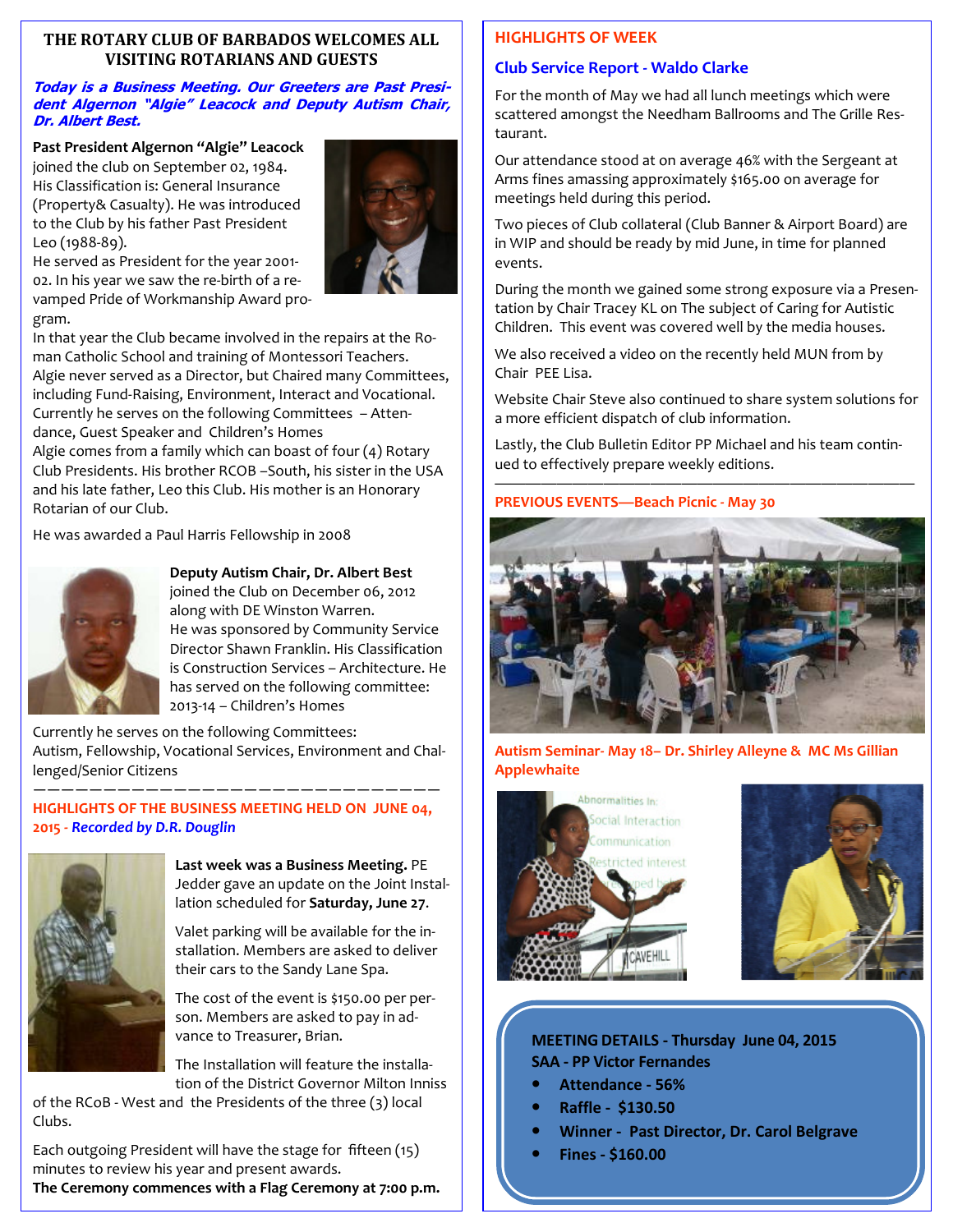### **FROM THE CONVENTION IN BRAZIL - JUNE 06-09**

### **WELCOME**

**São Paulo is waiting for you!** Rotary International Convention 6-9 June, 2015 São Paulo, Brazil

Rotary Brazil is proud to host the International Convention for the third time. But more than pride, what should bring all Rotary members to São Paulo is the OPPORTUNITY.





Day 1 - The Rotary Carnival in São Paulo, Brazil delighted attendees of **#ricon15** last night with the culture, music and dance of our host country. Follow along on the Convention Insider blog: http:// riconventionblog.org/

Photos by Alyce Henson



### **FROM THE CONVENTION IN BRAZIL - JUNE 06-09 (Cont'd)**







### **Convention Insider**

News, highlights, interviews, and more from the Rotary International convention in São Paulo

## **Join us in Seoul in 2016**

Posted on **June 10, 2015** by **Rotary International**

The 2015 Rotary International Convention in São Paulo has just ended, but it's not too early to register for next year's convention in Seoul, Korea. Find out more about this amazing city, and register now.

### ——————————————————————— **REMINDER!REMINDER!!REMINDER!!!**

This is just a gentle reminder about your donation to the Foundation. As June is the year end for Rotary, it would be helpful if we got all in before the third week is over to avoid delays.

Also to see what is happening worldwide with projects follow the link

https://map.rotary.org/en/project/pages/project\_showcase.aspx

*PDG David*